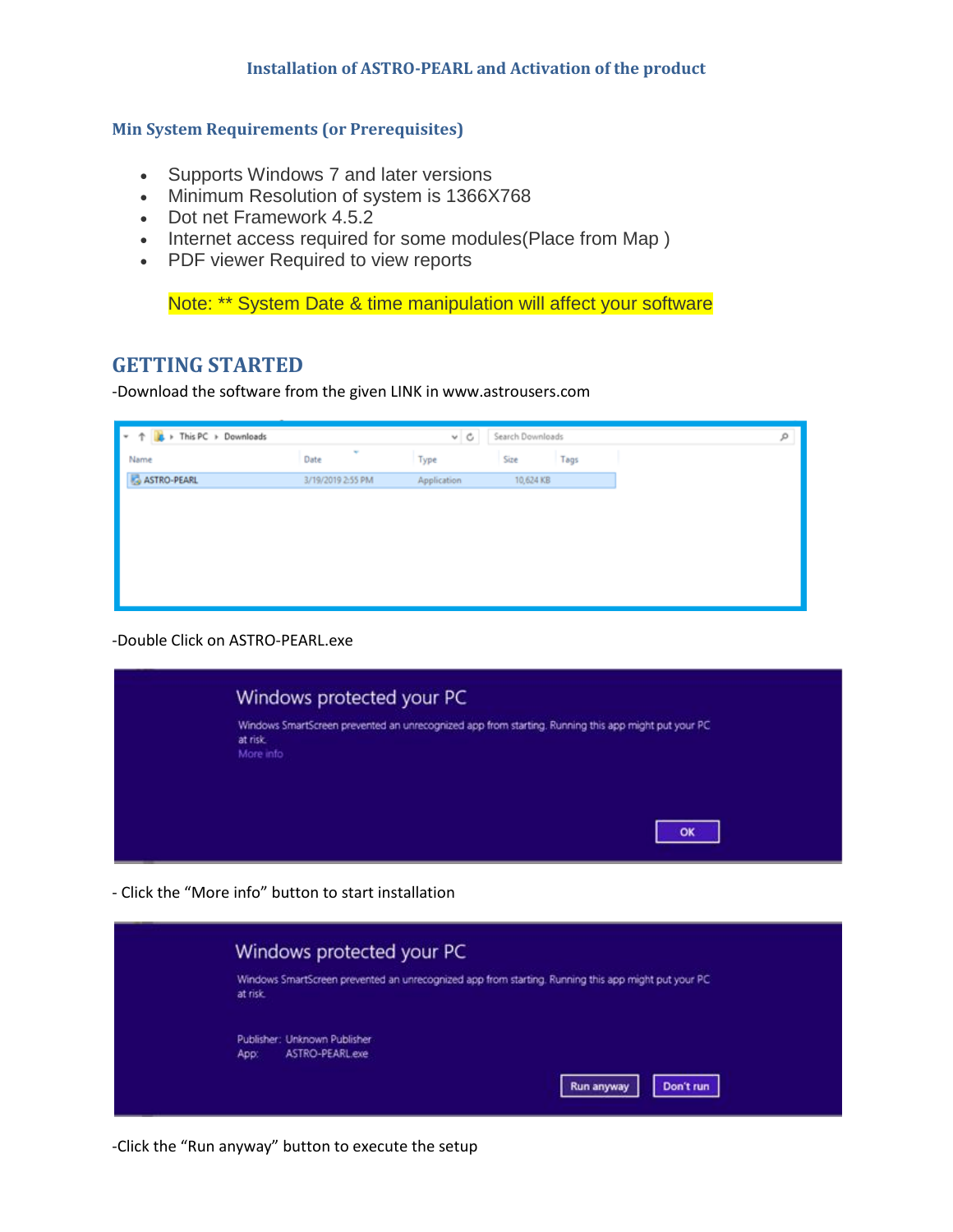

-Click the "Next" button to start installation process

| B                                                                             |                                                                                                                                                                                                                                                                                                                                                                                                                                                                                                                                                                                                                                                                                                                             | <b>ASTRO-PEARL Setup</b> |                            | $\propto$ |
|-------------------------------------------------------------------------------|-----------------------------------------------------------------------------------------------------------------------------------------------------------------------------------------------------------------------------------------------------------------------------------------------------------------------------------------------------------------------------------------------------------------------------------------------------------------------------------------------------------------------------------------------------------------------------------------------------------------------------------------------------------------------------------------------------------------------------|--------------------------|----------------------------|-----------|
| <b>ASTRO-PEARL</b>                                                            |                                                                                                                                                                                                                                                                                                                                                                                                                                                                                                                                                                                                                                                                                                                             |                          |                            |           |
| VI.1                                                                          |                                                                                                                                                                                                                                                                                                                                                                                                                                                                                                                                                                                                                                                                                                                             |                          |                            |           |
|                                                                               |                                                                                                                                                                                                                                                                                                                                                                                                                                                                                                                                                                                                                                                                                                                             |                          |                            |           |
|                                                                               |                                                                                                                                                                                                                                                                                                                                                                                                                                                                                                                                                                                                                                                                                                                             |                          |                            |           |
|                                                                               | 屬                                                                                                                                                                                                                                                                                                                                                                                                                                                                                                                                                                                                                                                                                                                           | <b>ASTRO-PEARL Setup</b> | $\boldsymbol{\times}$      |           |
|                                                                               | <b>License Agreement</b><br>Please read the following license agreement carefully.                                                                                                                                                                                                                                                                                                                                                                                                                                                                                                                                                                                                                                          |                          | <b>REVEAL YOUR DESTINY</b> |           |
|                                                                               | ASTROUSER.COM"s<br>ASTRO(TM) 2018<br><b>LICENSE AGREEMENT</b><br>IMPORTANT - READ CAREFULLY: This license agreement is a legal agreement between you<br>(either an individual or a single entity) and NALANDA MARKETING SERVICES PVT.LTD.<br>ASTRO identified above, which includes computer software and associated media, and may<br>include printed materials and online or electronic documentation ("ASTRO" or "SOFTWARE").<br>By installing, copying, or otherwise using the ASTRO, you agree to be bound by the terms of<br>this license agreement. If you do not agree to the terms of this license agreement, promptly<br>return the unused ASTRO to the place from which you obtained it.<br><b>ASTRO LICENSE</b> |                          | $\land$<br>٧               |           |
|                                                                               | agree to the terms of this license agreement<br>◯ I do not agree to the terms of this license agreement                                                                                                                                                                                                                                                                                                                                                                                                                                                                                                                                                                                                                     |                          |                            |           |
|                                                                               |                                                                                                                                                                                                                                                                                                                                                                                                                                                                                                                                                                                                                                                                                                                             | < Back<br>Next           | Cancel                     |           |
|                                                                               |                                                                                                                                                                                                                                                                                                                                                                                                                                                                                                                                                                                                                                                                                                                             |                          |                            |           |
| Copyright © 2019 ASTROUSER COM. All rights reserved. http://www.astrouser.com |                                                                                                                                                                                                                                                                                                                                                                                                                                                                                                                                                                                                                                                                                                                             |                          |                            |           |

-Click the "Next" button for accepting License Agreement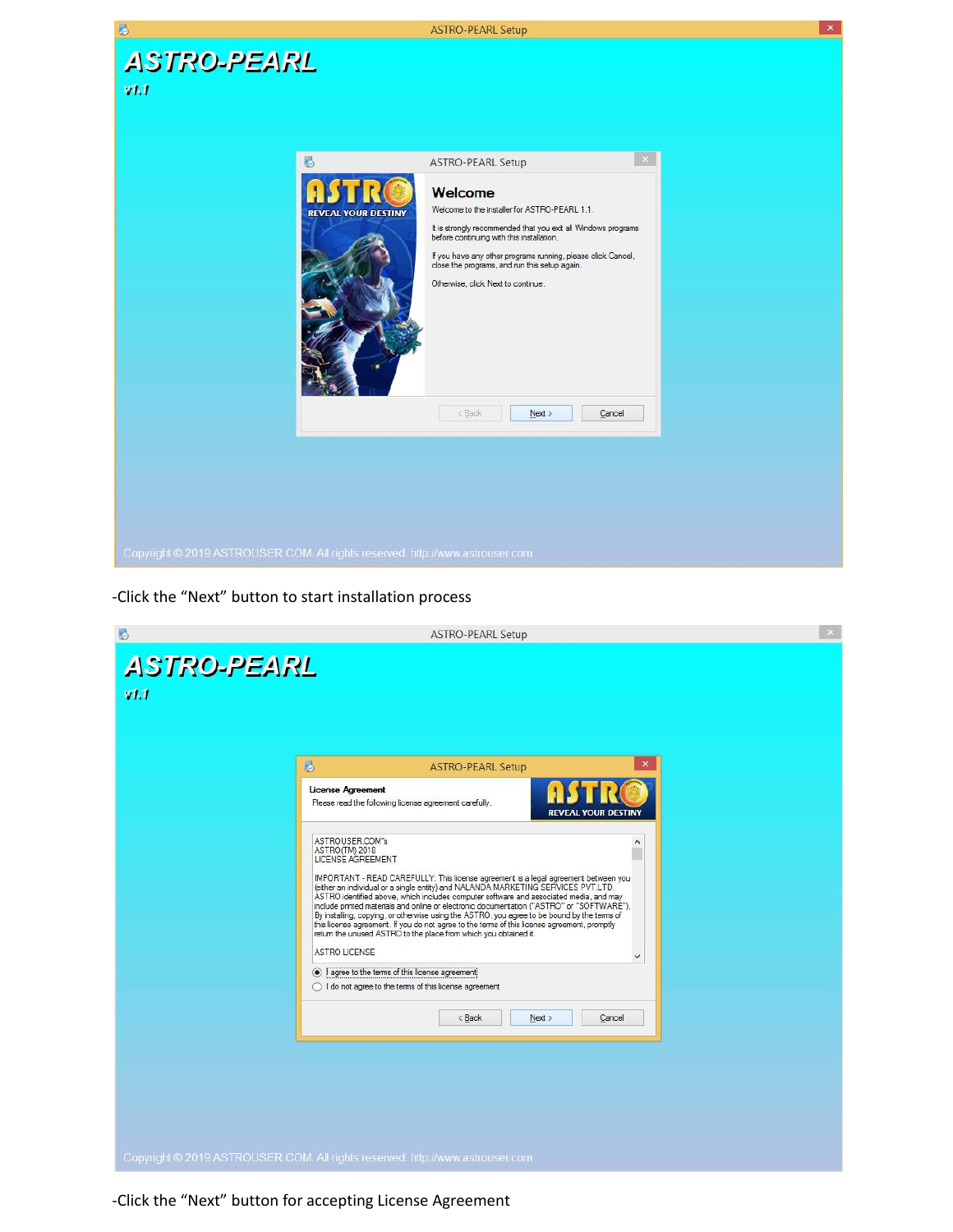

-Choose the Installation Path (Preferable in c: drive) click Next to continue

| $\bullet$                  | <b>ASTRO-PEARL Setup</b>                                                                                                                                                                                                                                                                                                                                                                                                                                         | $\propto$ |
|----------------------------|------------------------------------------------------------------------------------------------------------------------------------------------------------------------------------------------------------------------------------------------------------------------------------------------------------------------------------------------------------------------------------------------------------------------------------------------------------------|-----------|
| <b>ASTRO-PEARL</b><br>V1.1 |                                                                                                                                                                                                                                                                                                                                                                                                                                                                  |           |
|                            | $\pmb{\times}$<br>屬<br><b>ASTRO-PEARL Setup</b>                                                                                                                                                                                                                                                                                                                                                                                                                  |           |
|                            | <b>Shortcut Folder</b><br>Where would you like the shortcuts to be installed?<br><b>REVEAL YOUR DESTINY</b><br>The shortcut icons will be created in the folder indicated below. If you don't want to use the default<br>folder, you can either type a new name, or select an existing folder from the list.<br>Shortcut Folder:<br><b>ASTRO-PEARL</b><br>$\checkmark$<br>(a) Install shortcuts for current user only<br>◯ Make shortcuts available to all users |           |
|                            | $<$ Back<br>$N$ ext ><br>Cancel                                                                                                                                                                                                                                                                                                                                                                                                                                  |           |
|                            |                                                                                                                                                                                                                                                                                                                                                                                                                                                                  |           |
|                            |                                                                                                                                                                                                                                                                                                                                                                                                                                                                  |           |
|                            |                                                                                                                                                                                                                                                                                                                                                                                                                                                                  |           |
|                            | Copyright © 2019 ASTROUSER.COM. All rights reserved. http://www.astrouser.com                                                                                                                                                                                                                                                                                                                                                                                    |           |

Select for current user or all the users in the PC , Click Next to continue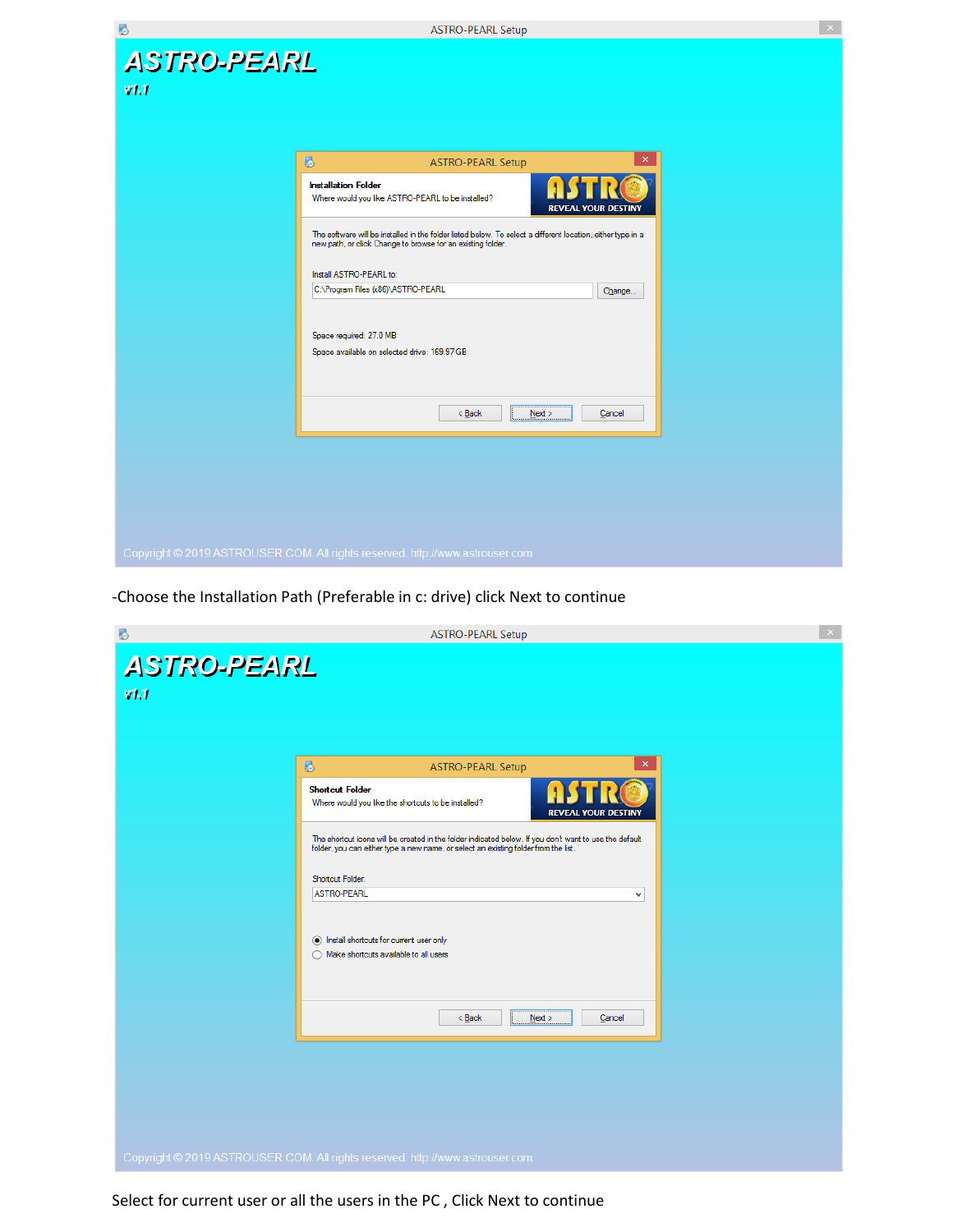

Click the "Next" button to install ASTRO-PEARL



Software installed successfully , Click the "Finish" button